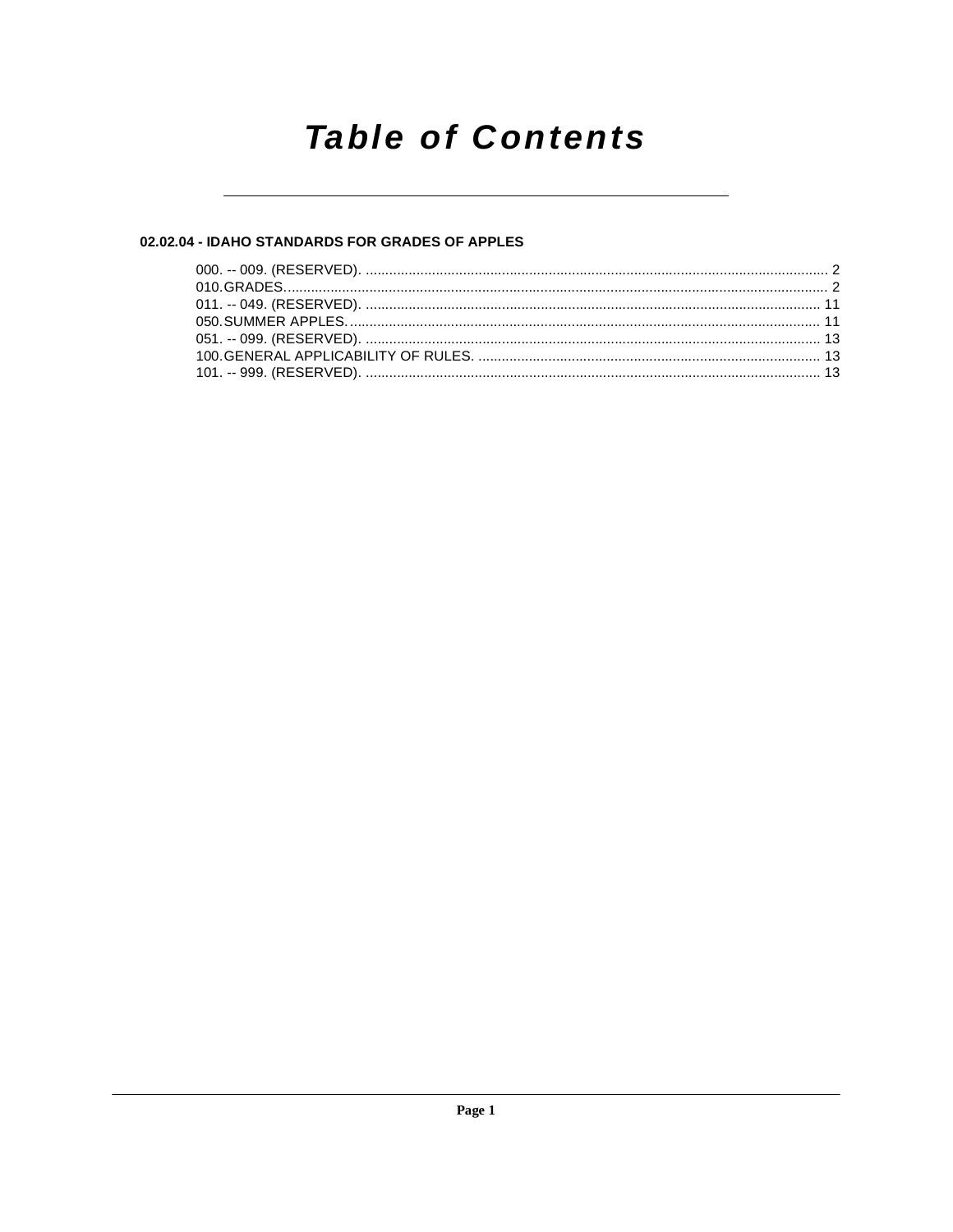#### **IDAPA 02 TITLE 02 Chapter 04**

### **02.02.04 - IDAHO STANDARDS FOR GRADES OF APPLES (Effective For All Apples Marketed Within The State)**

#### <span id="page-1-1"></span><span id="page-1-0"></span>**000. -- 009. (RESERVED).**

#### <span id="page-1-4"></span><span id="page-1-3"></span><span id="page-1-2"></span>**010. GRADES.**

**01. Idaho Extra Fancy**. "Idaho Extra Fancy" consists of apples of one (1) variety which are mature but not overripe except that Red Delicious and Delicious shall not be further advanced in maturity than "Firm ripe" as defined in Subsection 010.15. All "Idaho Extra Fancy" apples shall be carefully hand-picked, clean, fairly well formed; free from decay, internal browning, internal breakdown, scald, bitter pit, scab, Jonathan spot, freezing injury, visible water core, and broken skins and bruises except those which are slight and incident to proper handling and packing. The apple shall also be free from injury caused by smooth net-like russeting, sunburn or sprayburn, limb rubs, hail, drought spots, scars, disease, insects, or other means; and free from damage by smooth solid, slightly rough or rough russeting, or stem or calyx cracks, and free from damage by invisible water core after January 31st of the year following the year of production. Each apple of this grade has the amount of color specified in Subsection 010.06 for the variety. (See Subsections 010.06 and 010.09). (7-1-93)

<span id="page-1-5"></span>**02. Idaho Fancy**. "Idaho Fancy" consists of apples of one (1) variety which are mature but not overripe except that Red Delicious and Delicious shall not be further advanced in maturity than "Firm ripe" as defined in Subsection 010.15. All "Idaho Fancy" apples shall be carefully hand-picked, clean, fairly well formed; free from decay, internal browning, internal breakdown, bitter pit, Jonathan spot, scald, freezing injury, visible water core, and broken skins and bruises except those which are incident to proper handling and packing. The apples shall also be free from damage caused by russeting, sunburn or sprayburn, limb rubs, hail, drought spots, scars, stem or calyx cracks, disease, insects, invisible water core after January 31st of the year following the year of production, or damage by other means. Each apple of this grade has the amount of color specified in Subsection 010.06 for the variety. (See Subsections 010.06 and 010.09). (7-1-93)

<span id="page-1-6"></span>**03.** Idaho No. 1. The requirements of this grade are the same as for "Idaho Fancy" except for color, russeting, and Invisible water core. In this grade less color is required for all varieties with the exception of the yellow and green varieties other than Golden Delicious. Apples of this grade are free from excessive damage caused by russeting which means that apples meet the russeting requirements for "Idaho Fancy" as defined under the definitions of "damage by russeting", except the aggregate area of an apple which may be covered by smooth net-like russeting shall not exceed twenty-five percent  $(25%)$ ; and the aggregate area of an apple which may be covered by smooth Solid russeting shall not exceed ten percent (10%): Provided, that in the case of the Yellow Newtown or similar varieties the aggregate area of an apple which may be covered with smooth solid this grade has the amount of color specified in Subsection 010.06 for the variety. There is no requirement in this grade pertaining to invisible water core.<br>(See Subsections 010.06 and 010.09). (7-1-93)  $(See Subsections 010.06 and 010.09).$ 

a. Idaho No. 1 Early: "Idaho No. 1 Early" consists of apples which meet the requirements of Idaho No.1 grade except as to color and maturity, and meet a minimum size requirement. Apples of this grade have no color requirements, need not be mature, grade is provided for varieties such as Duchess, Gravenstein, Red June, Twenty Ounce, Wealthy, Williams, Yellow Transparent, and Lodi, or other varieties which are normally marketed during the summer months. (See Subsection  $010.09$ ). (7-1-93)

b. Idaho No. 1 Hail: "Idaho No. 1 Hail" consists of apples which meet the requirements of Idaho No. 1 grade except that hail marks where the skin has not been broken, and well healed hail marks where the skin has been broken, are permitted, provided the apples are fairly well formed. (See Subsections 010.06 and 010.09).

(7-1-93)

<span id="page-1-7"></span>**04. Idaho Utility**. "Idaho Utility" consists of apples of one (1) variety which are mature but not overripe, carefully hand-picked, not seriously deformed; free from decay, internal browning, internal breakdown, scald, and freezing injury. The apples are also free from serious damage caused by dirt or other foreign matter, broken skins, bruises, russeting, sunburn or sprayburn, limb rubs, hail, drought spots, scars, stem or calyx cracks, visible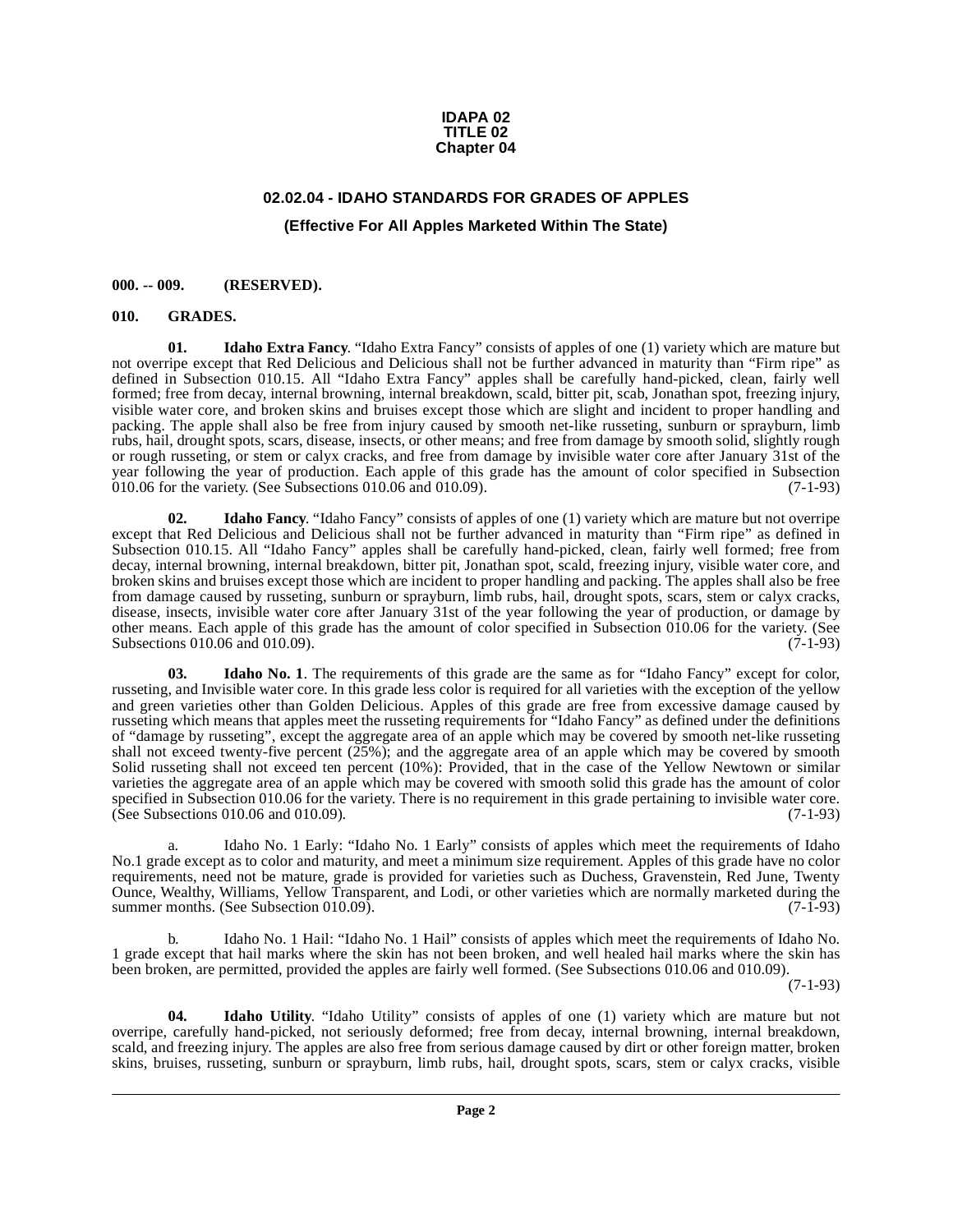**IDAHO ADMINISTRATIVE CODE IDAPA 02.02.04 Standards for Grades of Apples** 

<span id="page-2-2"></span>

| water core, disease, insects, or other means. (See Subsection 010.09). |                         | $(7-1-93)$                                               |            |
|------------------------------------------------------------------------|-------------------------|----------------------------------------------------------|------------|
|                                                                        | 0.5.                    | <b>Combination Grades.</b>                               | $(7-1-93)$ |
|                                                                        | a.                      | Combinations of the above grades may be used as follows: | $(7-1-93)$ |
|                                                                        | 1.                      | Combination Idaho Extra Fancy and Idaho Fancy;           | $(7-1-93)$ |
|                                                                        | $\overline{\mathbf{u}}$ | Combination Idaho Fancy and Idaho No. 1;                 | $(7-1-93)$ |
|                                                                        | iii.                    | Combination Idaho No. 1 and Idaho Utility;               | $(7-1-93)$ |
|                                                                        |                         |                                                          |            |

b. Combinations other than these are not permitted in connection with the Idaho apple grades. When Combination grades are packed, at least fifty percent (50%) of the apples in any lot shall meet the requirements of the higher grade in the combination. (See Subsection 010.09). (7-1-93)

#### <span id="page-2-0"></span>**06. Color Requirements**. (7-1-93)

a. In addition to the requirement specified for the grades set forth in Subsections 010.01 through 010.05, apples of these grades shall have the percentage of color specified for the variety in Table I appearing in this section. For the solid red varieties, the percentage stated refers to the area of the surface which must be covered with a good shade of solid red characteristic of the variety: Provided, that an apple having color of a lighter shade of solid red or striped red than that considered as a good shade of red characteristic of the variety may be admitted to a grade, provided it has sufficient additional area covered so that the apple has as good an appearance as one with the minimum percentage of good red characteristic of the variety required for the grade. For the striped red varieties, the percentage stated refers to the area of the surface in which the stripes of a good shade of red characteristic of the variety shall predominate over stripes of lighter red, green, or yellow. However, an apple having color of a lighter shade than that considered as a good shade of red characteristic of the variety, may be admitted to a grade, provided it has sufficient additional area covered, so that the apple has as good an appearance as one with the minimum percentage of stripes of a good red characteristic of the variety required for the grade. Faded brown stripes shall not be considered as color except in the case of the Gary Baldwin variety. (7-1-93) be considered as color except in the case of the Gary Baldwin variety.

Color standards USDA Visual Aid APL-L-1 including plates  $(A)$ ,  $(B)$ ,  $(C)$ ,  $(D)$ ,  $(E)$ , and  $(F)$  consist of a folder containing the color requirements for apples set forth in this section, and five plates illustrating minimum good shade of solid red or striped red color, minimum compensating color and a shade not considered color, for Red Delicious, Winesap, Delicious, McIntosh, and Jonathan varieties, and one (1) plate illustrating minimum white or light green color and characteristic color for the Golden Delicious variety. These color standards may be examined in the Fruit and Vegetable Division, Idaho Department of Agriculture, 2270 Old Penitentiary Road, Boise, Idaho 83712. Duplicates of the color standards may be purchased from the John Henry Co., Post Office Box 1410, Lansing, MI 48904. (7-1-93)

<span id="page-2-1"></span>**07. Color Requirements For Specified Idaho Grades Of Apples By Variety - Table 1**.

| <b>Variety</b>            | <b>Idaho Extra</b><br><b>Fancy Percent</b> | <b>Idaho Fancy</b><br><b>Percent</b> | <b>Idaho No. 1</b><br><b>Percent</b> |
|---------------------------|--------------------------------------------|--------------------------------------|--------------------------------------|
|                           | <b>Solid Red:</b>                          |                                      |                                      |
| Black Ben                 | 66                                         | 40                                   | 25                                   |
| Gano                      | 66                                         | 40                                   | 25                                   |
| Winesap                   | 66                                         | 40                                   | 25                                   |
| Other Similar Varieties-1 | 66                                         | 40                                   | 25                                   |
| Red Sport Varieties-2     | 66                                         | 40                                   | 25                                   |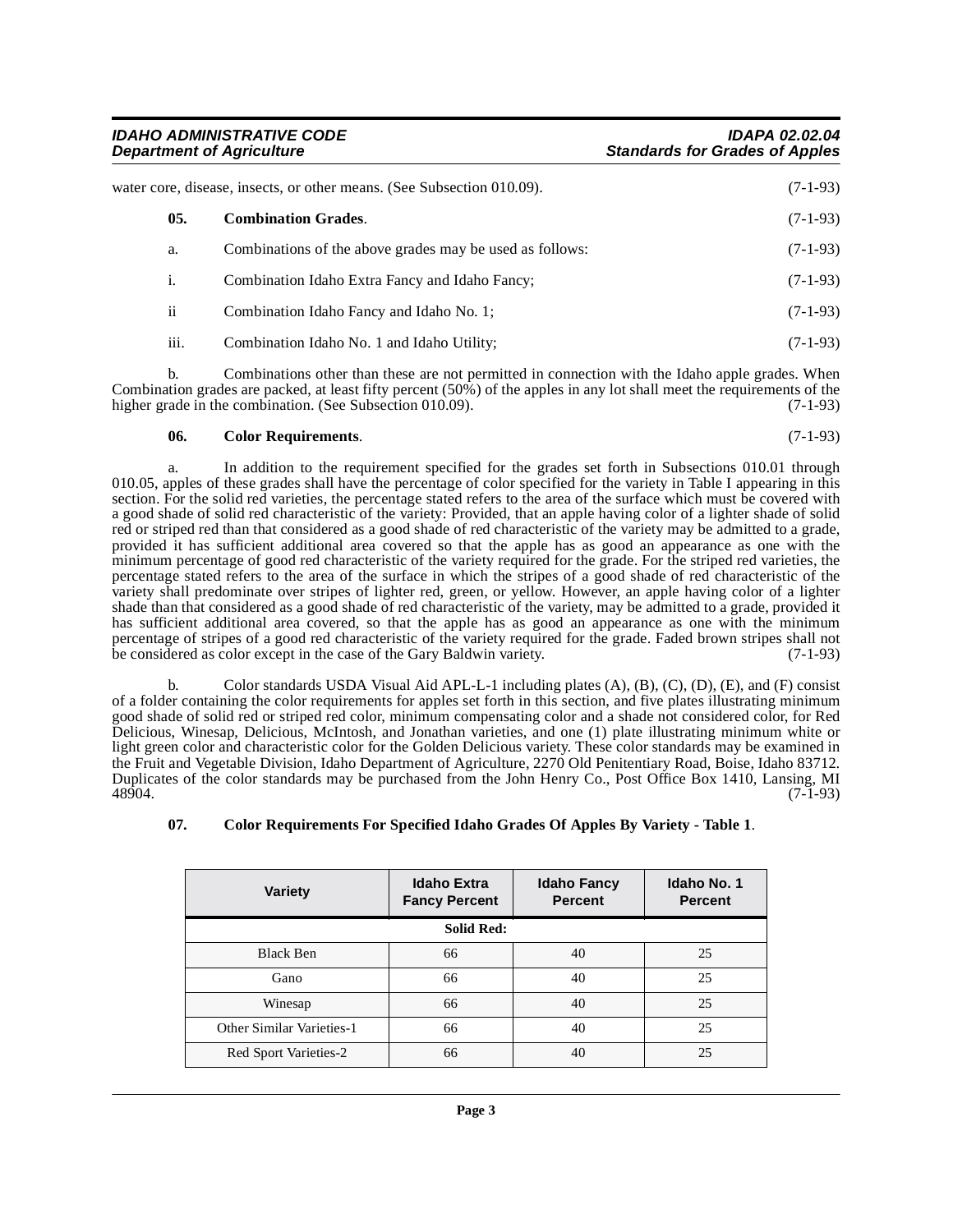#### **IDAHO ADMINISTRATIVE CODE IDAPA 02.02.04 Department of Agriculture Standards for Grades of Apples**

| Variety                          | <b>Idaho Extra</b><br><b>Fancy Percent</b> | <b>Idaho Fancy</b><br><b>Percent</b> | Idaho No. 1<br><b>Percent</b> |  |
|----------------------------------|--------------------------------------------|--------------------------------------|-------------------------------|--|
| <b>Striped or Partially Red:</b> |                                            |                                      |                               |  |
| Jonathan                         | 66                                         | 33                                   | 25                            |  |
| McIntosh                         | 50                                         | 33                                   | 25                            |  |
| Cortland                         | 50                                         | 33                                   | 25                            |  |
| Other Similar Varieties-3        | 50                                         | 33                                   | 25                            |  |
| Rome Beauty                      | 50                                         | 33                                   | 15                            |  |
| Stayman                          | 50                                         | 33                                   | 15                            |  |
| York Imperial                    | 50                                         | 33                                   | 15                            |  |
| Baldwin                          | 50                                         | 25                                   | 15                            |  |
| <b>Ben Davis</b>                 | 50                                         | 25                                   | 15                            |  |
| Delicious                        | 50                                         | 25                                   | 15                            |  |
| Mammoth Black Twig               | 50                                         | 25                                   | 15                            |  |
| Turley                           | 50                                         | 25                                   | 15                            |  |
| Wagener                          | 50                                         | 25                                   | 15                            |  |
| Wealthy                          | 50                                         | 25                                   | 15                            |  |
| Willow Twig                      | 50                                         | 25                                   | 15                            |  |
| Northern Spy                     | 50                                         | 25                                   | 15                            |  |
| Other Similar Varieties-4        | 50                                         | 25                                   | 15                            |  |
| Hubbardston                      | 50                                         | 15                                   | 10                            |  |
| <b>Stark</b>                     | 50                                         | 15                                   | 10                            |  |
| Other Similar Varieties          | 50                                         | 15                                   | 10                            |  |
| Red June                         | 50                                         | 15                                   | (5)                           |  |
| Red Gravenstein                  | 50                                         | 15                                   | (5)                           |  |
| Williams                         | 50                                         | 15                                   | (5)                           |  |
| Other Similar Varieties          | 50                                         | 15                                   | (5)                           |  |
| Gravenstein                      | 25                                         | 10                                   | (8)                           |  |
| Duchess                          | 25                                         | 10                                   | (5)                           |  |
| Other Similar Varieties-6        | 25                                         | $10\,$                               | (5)                           |  |
| <b>Red Cheeked or Blushed:</b>   |                                            |                                      |                               |  |
| Maiden Blush                     | (7)                                        | (5)                                  | (8)                           |  |
| <b>Twenty Ounce</b>              | (7)                                        | (5)                                  | (8)                           |  |
| Winter Banana                    | (7)                                        | (5)                                  | (8)                           |  |
| Other Similar Varieties          | (7)                                        | (5)                                  | (8)                           |  |
| <b>Green Varieties</b>           | (9)                                        | (9)                                  | (9)                           |  |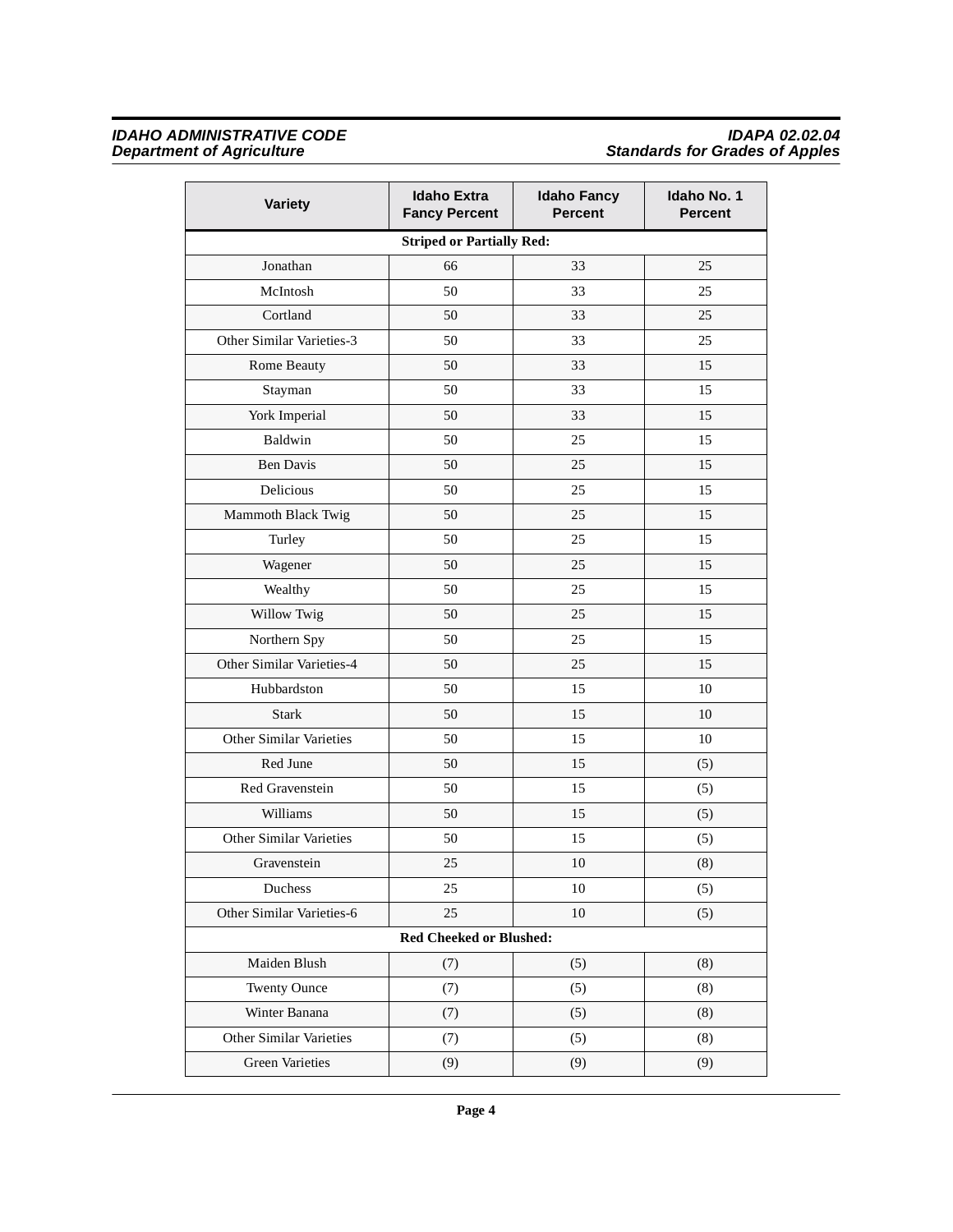## **IDAHO ADMINISTRATIVE CODE IDAPA 02.02.04**

| <b>Variety</b>          | <b>Idaho Extra</b><br><b>Fancy Percent</b> | <b>Idaho Fancy</b><br><b>Percent</b> | Idaho No. 1<br><b>Percent</b> |
|-------------------------|--------------------------------------------|--------------------------------------|-------------------------------|
| <b>Yellow Varieties</b> | 9.                                         | (9)                                  | (9)                           |
| Golden Delicious        | (10)                                       | (10)                                 | (9)                           |

(1) Arkansas Black, Beacon, Detroit Red, Esopus Spitzenburg, King David, Lowry, Minjon.

(2) When Red Sport varieties are specified as such, they shall meet the color requirements specified for Red Sport varieties.<br>(3) H

Haralson, Kendall, Macoun, Snow (Fameuse).

- (4) Bonum, Early McIntosh, Limbertwig, Milton, Nero, Paragon, Melba.<br>(5) Tinge of color.
- Tinge of color.
- (6) Red Astrachan, Smokehouse, Summer Rambo, Dudley.
- (7) Blush Cheek.<br>(8) None.
- 
- <span id="page-4-2"></span>(8) None.<br>(9) Charac Characteristic ground color.

(10) Seventy-five (75%) percent or more of the surface of the apple shall show white or light green predominating over the green color. (7-1-93)

**08. Unclassified**. "Unclassified" consists of apples which have not been classified in conformity with any of the foregoing grades. The term "unclassified" is not a grade within the meaning of these standards, but is provided as a designation to show that no definite grade has been applied to the lot. (7-1-93)

**09. Tolerances**. In order to allow for variations incident to proper grading and handling in each of the foregoing grades, the following tolerances are provided as specified: (7-1-93)

<span id="page-4-1"></span>a. Defects:  $(7-1-93)$ 

Idaho Extra Fancy, Idaho Fancy, Idaho No. 1, Idaho No. 1 Early and Idaho No. 1 Hail grades: Ten percent (10%) of the apples in any lot may fail to meet the requirements of the grade, but not more than one-half (1/2) of this amount, or five percent  $(5\%)$ , shall be allowed for apples which are seriously damaged, including therein not more than one percent (1%) for apples affected by decay or internal breakdown. (7-1-93)

ii. Idaho Utility grade: Ten percent (10%) of the apples in any lot may fail to meet the requirements of the grade, but not more than one-half  $(1/2)$  of this amount, or five percent  $(5%)$ , shall be allowed for apples which are seriously damaged by insects, and including in the total tolerance not more than one percent (1%) for apples affected<br>by decay or internal breakdown. (7-1-93) by decay or internal breakdown.

When applying the foregoing tolerances to Combination grades, no part of any tolerance shall be allowed to reduce, for the lot as a whole, the fifty percent (50%) of apples of the higher grade required in the combination but individual containers shall have not less than forty percent (40%) of the higher grade. (7-1-93)

c. Size: When size is designated by the numerical count for a container, not more than five percent (5%) of the apples in the lot may vary more than one fourth (1/4) inch in diameter. When size is designated by minimum or maximum diameter, not more than five percent (5%) of the apples in any lot may be smaller than the designated minimum and not more than ten percent (10%) may be larger than the designated maximum.  $(7-1-93)$ 

d. Firmness: Not more than five percent (5%) of the apples in any lot of Red Delicious and Delicious varieties shall be further advanced in maturity than "Firm ripe" as defined in Subsection 010.15. Provided, the Idaho No. 1, Idaho No. 1 Hail and Idaho Utility grades shall be exempt from this requirement. (7-1-93)

<span id="page-4-0"></span>**10. Application Of Tolerances**. The contents of individual samples in the lot are subject to the following limitation: Provided, that the averages for the entire lot are within the tolerances specified for the grade:

(7-1-93)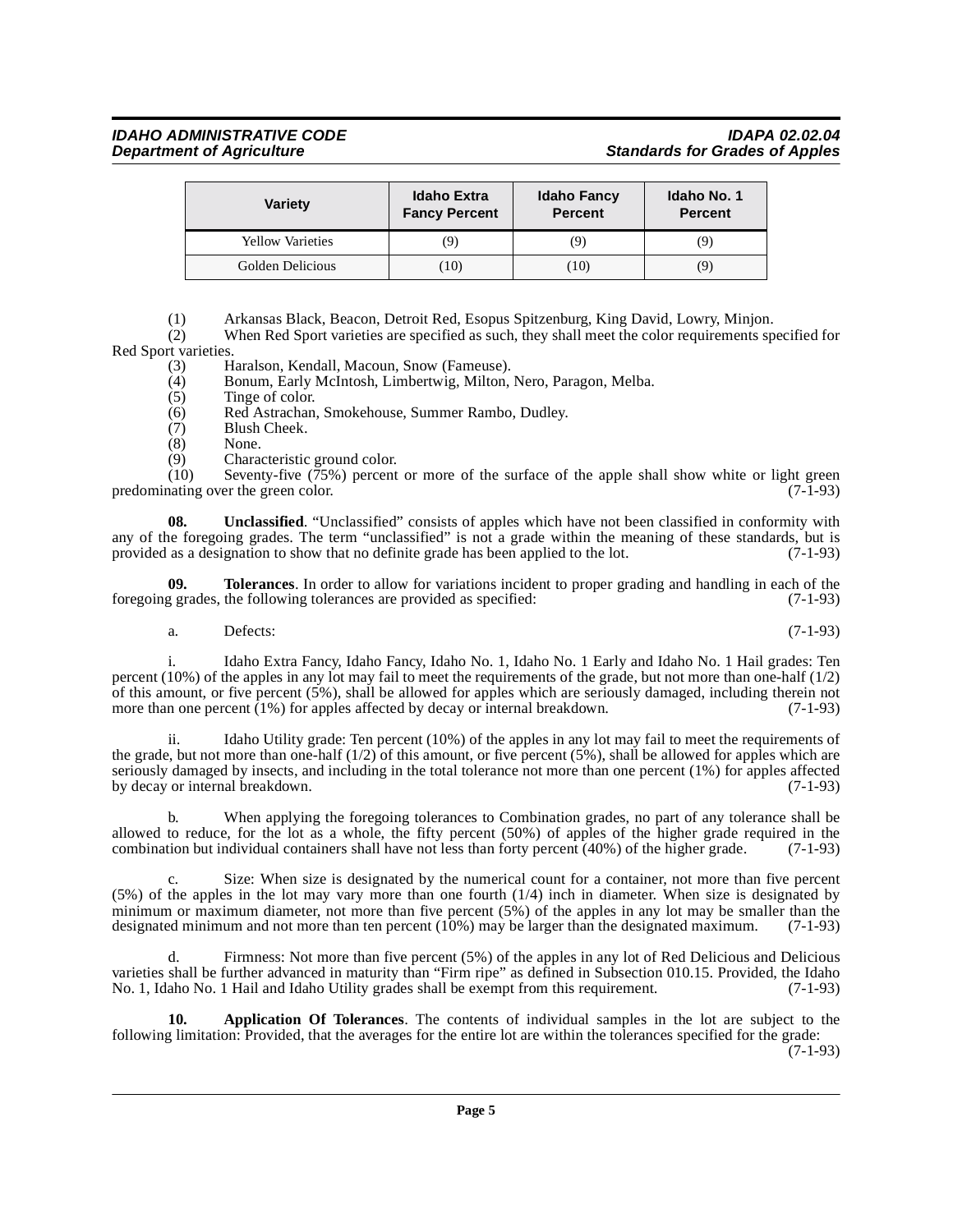#### IDAHO ADMINISTRATIVE CODE **IDAHO ADMINISTRATIVE CODE**<br>Department of Agriculture **intervalsion and Standards for Grades of Apples Standards for Grades of Apples**

Which contain more than ten  $(10)$  pounds: Shall have not more than one and one-half  $(1\ 1/2)$  times a specified tolerance of ten percent (10%) or more and not more than double a tolerance of less than ten percent (10%), except that at least one (1) apple which is seriously damaged by insects or affected by decay or internal breakdown may be permitted in any sample. (7-1-93)

b. Samples which contain ten (10) pounds or less: Not over ten percent (10%) of the sample may have more than three (3) times the tolerance specified, except that at least one (1) defective apple may be permitted in any sample: Provided, that not more than one (1) apple or more than six percent (6%) (whichever is the larger amount) may be seriously damaged by insects or affected by decay or internal breakdown. (7-1-93)

#### <span id="page-5-0"></span>**11. Calculation Of Percentages**. (7-1-93)

a. When the numerical count is marked on the container, percentages shall be calculated on the basis of count.  $(7-1-93)$ 

b. When the minimum diameter or minimum and maximum diameters are marked on the container, ges shall be calculated on the basis of weight. (7-1-93) percentages shall be calculated on the basis of weight.

<span id="page-5-1"></span>c. When the apples are in bulk, percentages shall be calculated on the basis of weight. (7-1-93)

**12. Condition After Storage Or Transit**. Decay, scald or any other deterioration which may have developed on apples after they have been in storage or transit shall be considered as affecting condition and not the grade. (7-1-93) grade.  $(7-1-93)$ 

#### <span id="page-5-3"></span>**13. Packing Requirements**. (7-1-93)

a. Apples tray packed or cell packed in cartons shall be arranged according to approved and ed methods. Packs shall be at least fairly tight or fairly well filled. (7-1-93) recognized methods. Packs shall be at least fairly tight or fairly well filled.

i. "Fairly tight" means that apples are of the proper size for molds or cell compartments in which they are packed, and that molds or cells are filled in such a way that no more than slight movement of apples within molds or cells is possible. The top layer of apples, or any pad or space filler over the top layer of apples shall be not more than three-fourths (3/4) inch below the top of the carton. (7-1-93)

ii. "Fairly well filled" means that the net weight of apples in containers ranging from two thousand one hundred cubic inches (2,100 cu. in.) to two thousand nine hundred cubic inches (2,900 cu. in.) capacity is not less than thirty seven (37) pounds for Courtland, Gravenstein, Jonathan, McIntosh and Golden Delicious varieties and not less than forty (40) pounds for all other varieties. (7-1-93)

b. Closed cartons containing apples not tray or cell packed shall be fairly well filled or the pack shall be sufficiently tight to prevent any appreciable movement of the apples. (7-1-93)

Packs in wooden boxes or baskets shall be sufficiently tight to prevent any appreciable movement of apples within containers when the packages are closed. Each wrapped apple shall be completely enclosed by its individual wrapper. (7-1-93) individual wrapper.

d. Apples on the shown face of any container shall be reasonably representative in size, color and quality of the contents.  $(7-1-93)$ 

e. Tolerances: In order to allow for variations incident to proper packing, not more than ten percent if the containers in any lot may fail to meet these requirements. (7-1-93)  $(10%)$  of the containers in any lot may fail to meet these requirements.

<span id="page-5-2"></span>**14. Marking Requirements**. The numerical count or the minimum diameter of the apples packed in a portainer shall be indicated on the container. closed container shall be indicated on the container.

a. When the numerical count is not shown, the minimum diameter shall be plainly stamped, stenciled or otherwise marked on the container in terms of whole inches, or whole inches and not less than one eighth (1/8)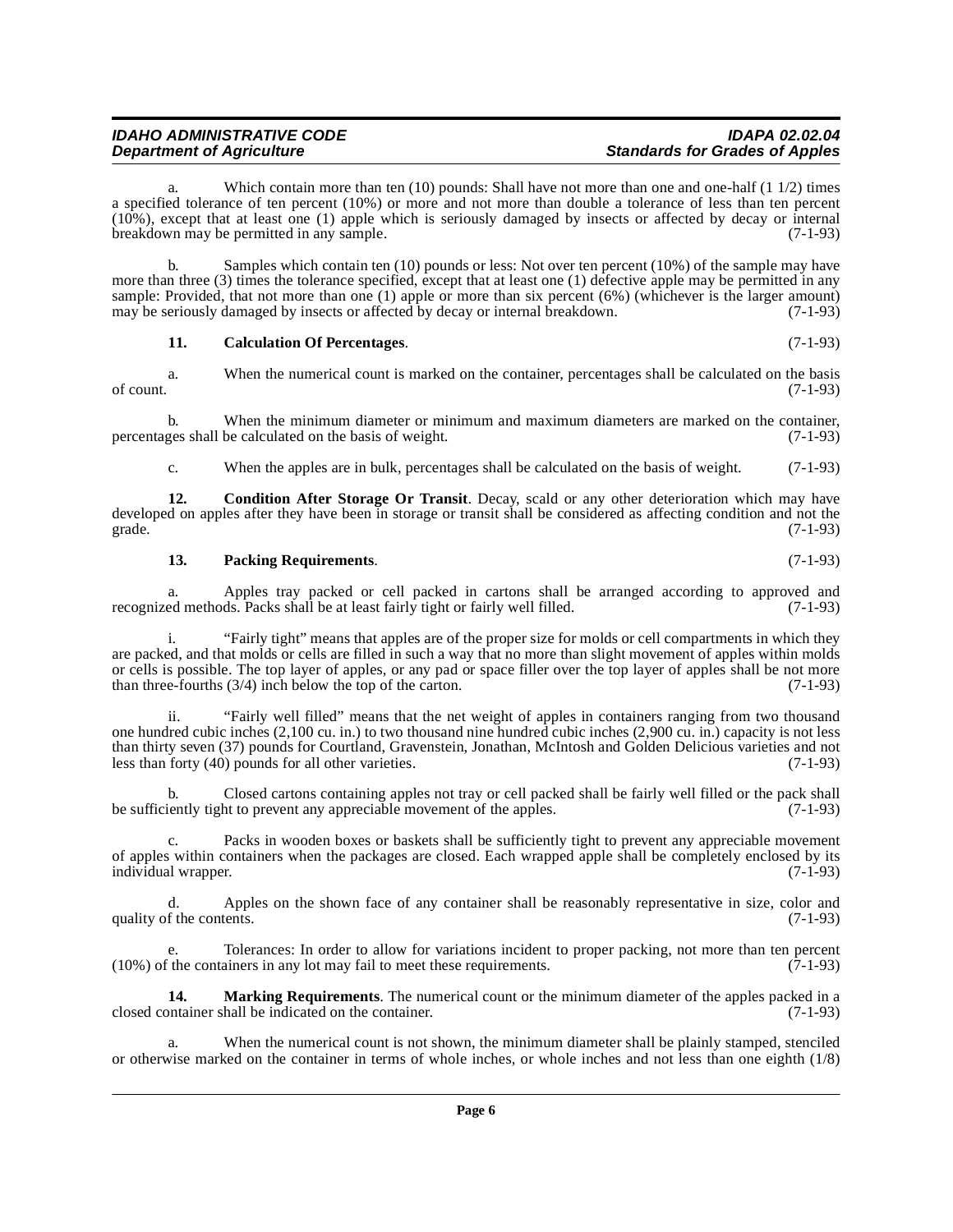inch fractions thereof. (7-1-93)

b. The word "minimum", or its abbreviation, when following a diameter size marking, means that the apples are of the size marked or larger. (See Subsections 010.09 and 010.10). (7-1-93)

**15. Mature**. "Mature" means that the apples have reached the stage of development which will ensure the proper completion of the ripening process. Before a mature apple becomes overripe, it will show varying degrees of firmness, depending upon the stage of the ripening process. The following terms are used for describing different stages of firmness of apples: (7-1-93) stages of firmness of apples:

<span id="page-6-4"></span>a. "Hard" means apples with a tenacious flesh and starchy flavor. (7-1-93)

b. "Firm" means apples with a tenacious flesh, but which are becoming crisp with a slightly starchy flavor, except the Delicious variety. (7-1-93)

c. "Firm ripe" means apples with crisp flesh except that the flesh of the Gano, Ben Davis, and Rome Beauty varieties may be slightly mealy.

<span id="page-6-5"></span><span id="page-6-0"></span>d. "Ripe" means apples with mealy flesh and soon to become soft for the variety. (7-1-93)

**16. Overripe**. "Overripe" means apples which are dead ripe, with flesh very mealy or soft, and past cial utility. (7-1-93) commercial utility.

**17. Carefully Hand-Picked**. "Carefully hand-picked" means that the apples do not show evidence of rough handling or of having been on the ground. (7-1-93)

<span id="page-6-1"></span>**18.** Clean. "Clean" means that the apples are free from excessive dirt, dust, spray residue and other naterial. (7-1-93) foreign material.

<span id="page-6-2"></span>**19. Fairly Well Formed**. "Fairly well formed" means that the apple may be slightly abnormal in shape on extent which detracts materially from its appearance. but not to an extent which detracts materially from its appearance.

<span id="page-6-3"></span>**20. Injury**. "Injury" means any specific defect defined in this section; or an equally objectionable variation of any one of these defects, any other defect, or any combination of defects, which more than slightly detracts from the appearance, or the edible or shipping quality of the apple. The following specific defects shall be considered as injury: (7-1-93)

a. Russeting in the stem cavity or calyx basin which cannot be seen when the apple is placed stem end or calyx end down on a flat surface, shall not be considered in determining whether or not an apple is injured by russeting. Smooth net-like russeting outside of the stem cavity or calyx basin shall be considered as injury when an aggregate area of more than ten percent (10%) of the surface is covered, and the color of the russeting shows no very pronounced contrast with the background color of the apple, or lesser amounts of more conspicuous net-like russeting when the appearance is affected to a greater extent than the above amount permitted. (7-1-93)

b. Sunburn or sprayburn, when the discolored area does not blend into the normal color of the fruit. (7-1-93)

Dark brown or black limb rubs which affect a total area of more than one-fourth  $(1/4)$  inch in diameter, except that light brown limb rubs of a russet character shall be considered under the definition of injury by russeting. The area refers to that area of a circle of the specified diameter. (7-1-93) russeting. The area refers to that area of a circle of the specified diameter.

| d. | Hail marks, drought spots, other similar depressions or scars.                                                | $(7-1-93)$ |
|----|---------------------------------------------------------------------------------------------------------------|------------|
|    | When the skin is broken, whether healed or unhealed:                                                          | $(7-1-93)$ |
|    | $\mathbf{v}$ , and the state $\mathbf{v}$ and $\mathbf{v}$ and $\mathbf{v}$ and $\mathbf{v}$ and $\mathbf{v}$ | (7.102)    |

ii. When there is appreciable discoloration of the surface;  $(7-1-93)$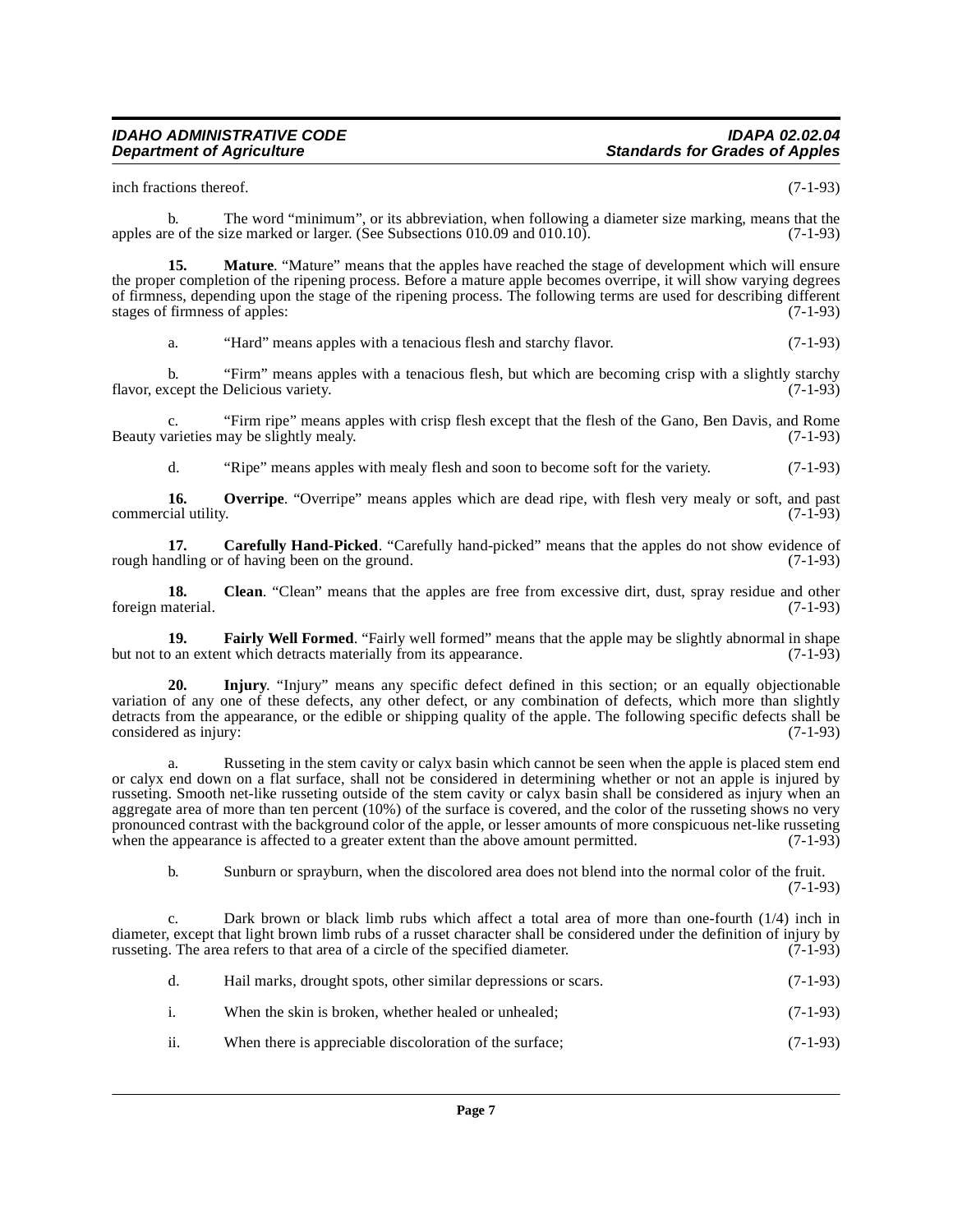| <b>IDAHO ADMINISTRATIVE CODE</b> | <b>IDAPA 02.02.04</b>                 |
|----------------------------------|---------------------------------------|
| <b>Department of Agriculture</b> | <b>Standards for Grades of Apples</b> |

| $\cdots$<br>111. | When any surface indentation exceeds one-sixteenth $(1/16)$ inch in depth;   | $(7-1-93)$ |
|------------------|------------------------------------------------------------------------------|------------|
| iv.              | When any surface indentation exceeds one-eighth inch $(1/8)$ in diameter; or | $(7-1-93)$ |

v. When the aggregate affected area of such spots exceeds one-half  $(1/2)$  inch in diameter. The are that of a circle of the specified diameter.  $(7-1-93)$ refers to that of a circle of the specified diameter.

e. Disease.  $(7-1-93)$ 

i. Cedar rust infection which affects a total area of more than three-sixteenths  $(3/16)$  inch in diameter. <br>refers to that of a circle of the specified diameter.  $(7-1-93)$ The area refers to that of a circle of the specified diameter.

ii. Sooty blotch or fly speck which is thinly scattered over more than five percent (5%) of the surface, or dark, heavily concentrated spots which affect an area of more than one-fourth  $(1/4)$  inch in diameter. The area refers to that of a circle of the specified diameter. (7-1-93)

iii. Red skin spots which are thinly scattered over more than one-tenth  $(1/10)$  of the surface, or dark, oncentrated spots which affect an area of more than one-fourth  $(1/4)$  inch in diameter.  $(7-1-93)$ heavily concentrated spots which affect an area of more than one-fourth  $(1/4)$  inch in diameter.

f. Insects.  $(7-1-93)$ 

i. Any healed sting or healed stings which affect a total area of more than one-eighth (1/8) inch in diameter including any encircling discolored rings. The area refers to that of a circle of the specified diameter.

(7-1-93)

<span id="page-7-0"></span>ii. Worm holes. (7-1-93)

**21. Damage**. "Damage" means any specific defect defined in this section; or an equally objectionable variation of any one of these defects, any other defect, or any combination of defects, which materially detracts from the appearance, or the edible or shipping quality of the apple. The following specific defects shall be considered as damage: (7-1-93) damage: (7-1-93)

a. Russeting in the stem cavity or calyx basin which cannot be seen when the apple is placed stem end or calyx end down on a flat surface, shall not be considered in determining whether or not an apple is damaged by russeting, except that excessively rough or bark-like russeting in the stem cavity or calyx basin shall be considered as damage when the appearance of the apple is materially affected. The following types and amounts of russeting outside of the stem cavity or calvx basin shall be considered as damage: (7-1-93) outside of the stem cavity or calyx basin shall be considered as damage:

i. Russeting which is excessively rough on Roxbury Russet and other similar varieties. (7-1-93)

ii. Smooth net-like russeting, when an aggregate area of more than fifteen percent (15%) of the surface is covered, and the color of the russeting shows no very pronounced contrast with the background color of the apple, or lesser amounts of more conspicuous net-like russeting when the appearance is affected to a greater extent than the above amount permitted. (7-1-93) above amount permitted.

iii. Smooth solid russeting, when an aggregate area of more than five percent (5%) of the surface is covered, and the pattern and color of the russeting shows no very pronounced contrast with the background color of the apple, or lesser amounts of more conspicuous solid russeting when the appearances affected to a greater extent than the above amount permitted. (7-1-93) than the above amount permitted.

iv. Slightly rough russeting which covers an aggregate area of more than one-half  $(1/2)$  inch in diameter. (7-1-93)

v. Rough russeting which covers an aggregate area of more than one-fourth (1/4) inch in diameter. (7-1-93)

b. Sunburn or sprayburn which has caused blistering or cracking of the skin, or when the discolored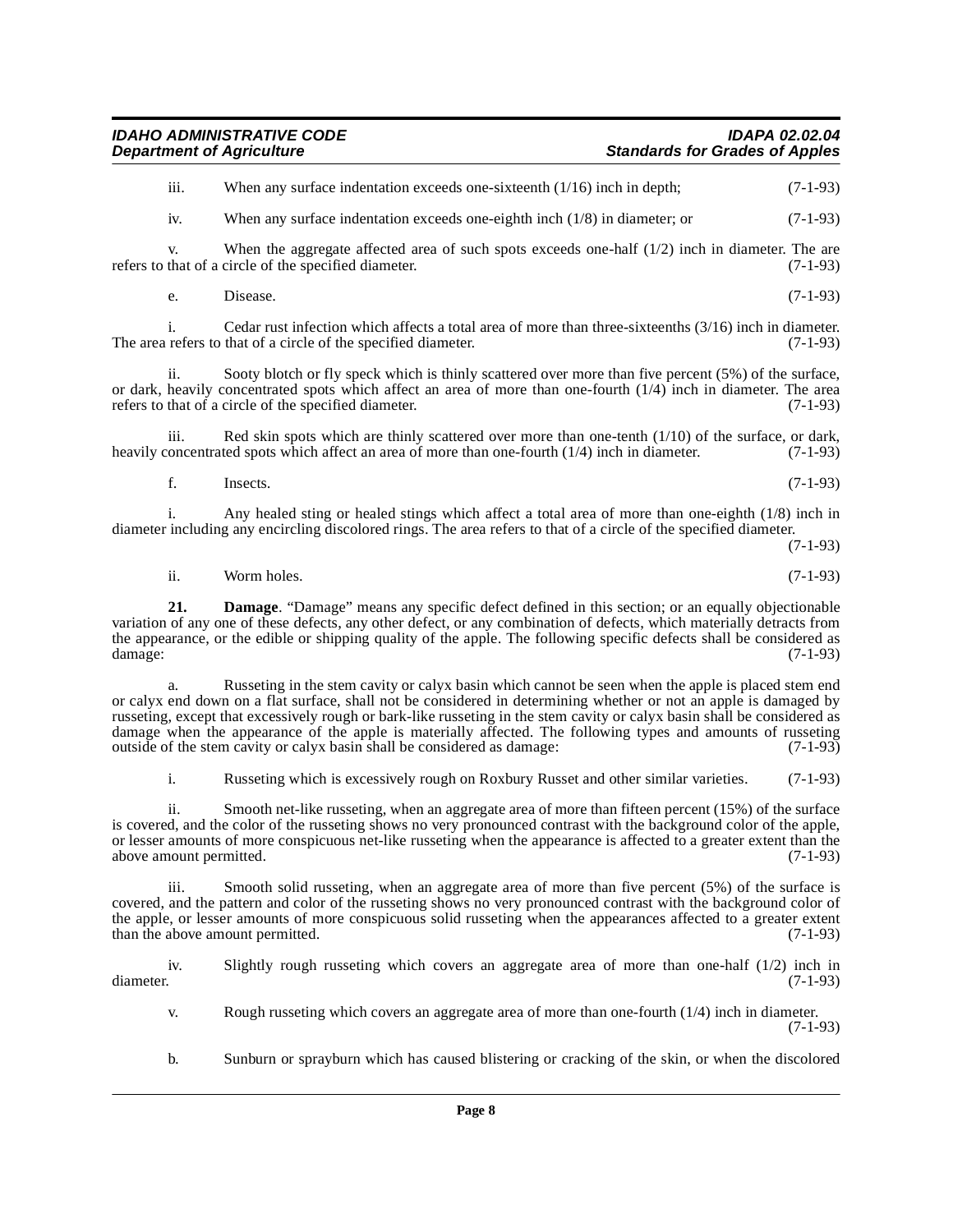#### IDAHO ADMINISTRATIVE CODE **IDAHO ADMINISTRATIVE CODE**<br>Department of Agriculture **intervalsion and Standards for Grades of Apples Standards for Grades of Apples**

area does not blend into the normal color of the fruit unless the injury can be classed as russeting. (7-1-93) c. Limb rubs which affect a total area of more than one-half  $(1/2)$  inch in diameter, except that light considered under the definition of damage by russeting. (7-1-93) brown limb rubs of a russet character shall be considered under the definition of damage by russeting. d. Hail marks, drought spots, other similar depressions or scars. (7-1-93) i. When any unhealed mark is present; (7-1-93) ii. When any surface indentation exceeds one-eighth  $(1/8)$  inch in depth;  $(7-1-93)$ iii. When the skin has not been broken and the aggregate affected area exceeds one-half  $(1/2)$  inch in<br>The area refers to that of a circle of the specified diameter: or  $(7-1-93)$ diameter. The area refers to that of a circle of the specified diameter; or iv. When the skin has been broken and well healed, and the aggregate affected area exceeds one-fourth  $(1/4)$  inch in diameter. e. Stem or calyx cracks which are not well healed, or well healed stem or calyx cracks which exceed an aggregate length of one-fourth  $(1/4)$  inch. (7-1-93) f. Invisible water core existing around the core and extending to water core in the vascular bundles; or surrounding the vascular bundles when the affected area surrounding three (3) or more vascular bundles meet or coalesce; or existing in more than slight degree outside the circular area formed by the vascular bundles. (7-1 coalesce; or existing in more than slight degree outside the circular area formed by the vascular bundles. g. Disease. (7-1-93) i. Scab spots which affects a total area of more than one-fourth  $(1/4)$  inch in diameter. The area refers f a circle of the specified diameter. (7-1-93) to that of a circle of the specified diameter. ii. Cedar rust infection which affects a total area of more than one-fourth  $(1/4)$  inch in diameter. The rs to that of a circle of the specified diameter. area refers to that of a circle of the specified diameter. Sooty blotch or fly speck which is thinly scattered over more than one-tenth  $(1/10)$  of the surface, or dark, heavily concentrated spots which affect an area of more than one-half  $(1/2)$  inch in diameter. The area refers to that of a circle of the specified diameter. (7-1-93) to that of a circle of the specified diameter. iv. Red skin spots which are thinly scattered over more than one-tenth (1/10) of the surface, or dark, heavily concentrated spots which affect an area of more than one-half (1/2) inch in diameter. The area refers to that of a circle of the specified diameter. (7-1-93) h. Insects.  $(7-1-93)$ i. Any healed sting or healed stings which affect a total area of more than three-sixteenths (3/16) inch in diameter including any encircling discolored rings. The area refers to that of a circle of the specified diameter. (7-1-93) ii. Worm holes. (7-1-93) **22. Serious Damage**. "Serious damage" means any specific defect defined in this section; or an equally objectionable variation of any one of these defects, any other defect, or any combination of defects which seriously detracts from the appearance, or the edible or shipping quality of the apple. The following specific defects shall be considered as serious damage: (7-1-93)

<span id="page-8-0"></span>a. The following types and amounts of russeting shall be considered as serious damage: Smooth solid russeting, when more than one-half  $(1/2)$  of the surface in the aggregate is covered, including any russeting in the stem cavity or calyx basin, or slightly rough, or excessively rough or bark-like russeting, which detracts from the appearance of the fruit to a greater extent than the amount of smooth solid russeting permitted: Provided, that any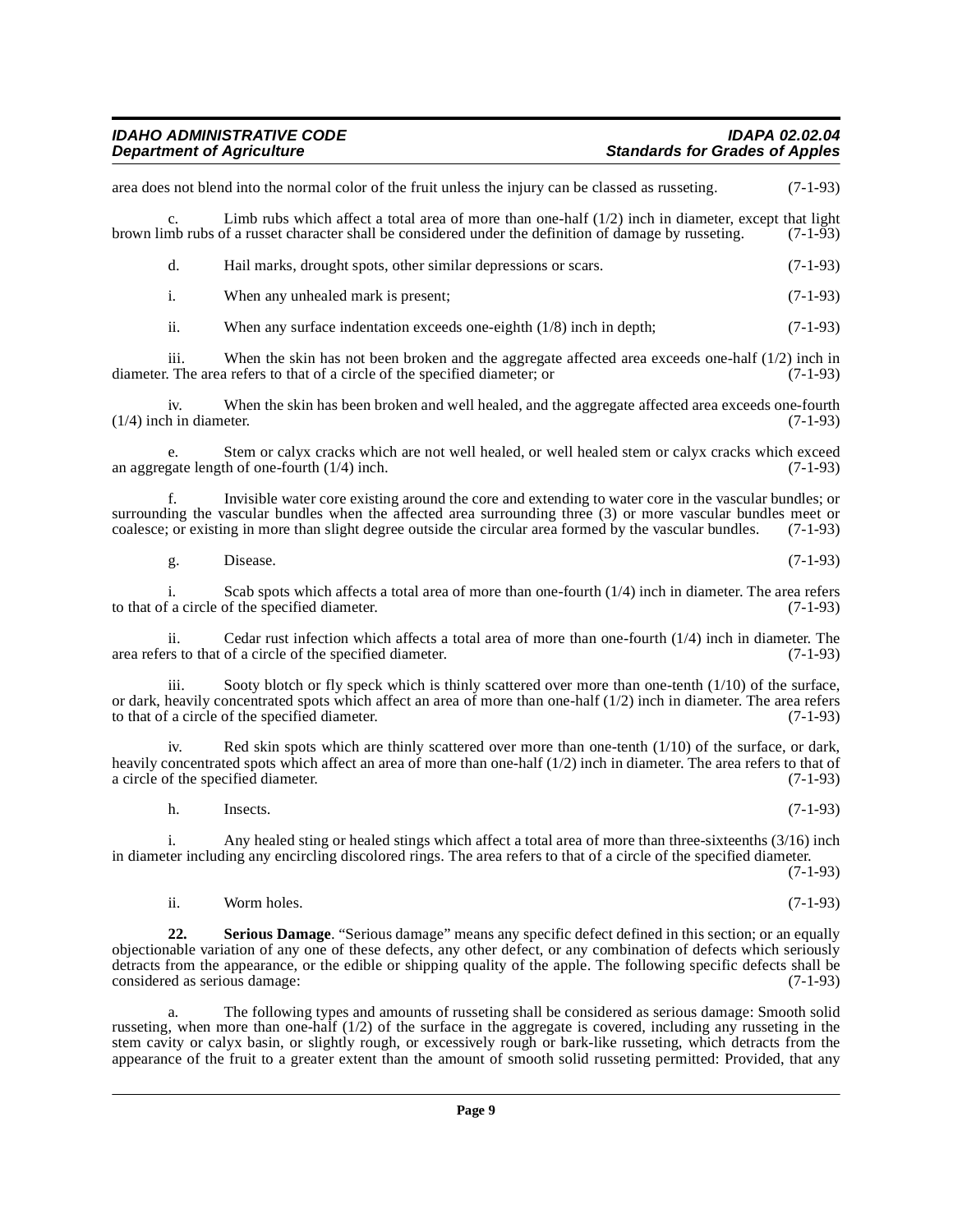#### **IDAHO ADMINISTRATIVE CODE IDAPA 02.02.04 Department of Agriculture Standards for Grades of Apples**

|                  | amount of russeting shall be permitted on Roxbury Russet and other similar varieties.                                                                                                                                                                                                                                                                                                                                                                              | $(7-1-93)$ |
|------------------|--------------------------------------------------------------------------------------------------------------------------------------------------------------------------------------------------------------------------------------------------------------------------------------------------------------------------------------------------------------------------------------------------------------------------------------------------------------------|------------|
| $\mathbf{b}$ .   | Sunburn or sprayburn which seriously detracts from the appearance of the fruit.                                                                                                                                                                                                                                                                                                                                                                                    | $(7-1-93)$ |
| c.               | Limb rubs which affect more than one-tenth $(1/10)$ of the surface in the aggregate.                                                                                                                                                                                                                                                                                                                                                                               | $(7-1-93)$ |
| d.               | Hail marks, drought spots, or scars, if they materially deform or disfigure the fruit, or if such<br>defects affect more than one-tenth $(1/10)$ of the surface in the aggregate: Provided, that no hail marks which are<br>unhealed shall be permitted and not more than an aggregate area of one-half $(1/2)$ inch shall be allowed for well<br>healed hail marks where the skin has been broken. The area refers to that of a circle of the specified diameter. | $(7-1-93)$ |
| e.               | Stem or calyx cracks which are not well healed, or well healed stem or calyx cracks which exceed<br>an aggregate length of one-half $(1/2)$ inch.                                                                                                                                                                                                                                                                                                                  | $(7-1-93)$ |
| f.               | Visible water core which affects an area of more than one-half $(1/2)$ inch in diameter.                                                                                                                                                                                                                                                                                                                                                                           | $(7-1-93)$ |
| g.               | Disease.                                                                                                                                                                                                                                                                                                                                                                                                                                                           | $(7-1-93)$ |
| i.<br>diameter.  | Scab spots which affect a total area of more than three-fourths $(3/4)$ inch in a circle of the specified                                                                                                                                                                                                                                                                                                                                                          | $(7-1-93)$ |
| ii.              | Cedar rust infection which affects a total area of more than three-fourths (3/4) inch in diameter. The<br>area refers to that of a circle of the specified diameter.                                                                                                                                                                                                                                                                                               | $(7-1-93)$ |
| iii.             | Sooty blotch or fly speck which affects more than one-third $(1/3)$ of the surface.                                                                                                                                                                                                                                                                                                                                                                                | $(7-1-93)$ |
| iv.              | Red skin spots which affect more than one-third $(1/3)$ of the surface.                                                                                                                                                                                                                                                                                                                                                                                            | $(7-1-93)$ |
| V.               | Bitter pit or Jonathan spot which is thinly scattered over more than one-tenth $(1/10)$ of the surface<br>and does not materially deform or disfigure the fruit.                                                                                                                                                                                                                                                                                                   | $(7-1-93)$ |
| h.               | Insects.                                                                                                                                                                                                                                                                                                                                                                                                                                                           | $(7-1-93)$ |
| i.               | Healed stings which affect a total area of more than one-fourth $(1/4)$ inch in diameter including any<br>encircling discolored rings. The area refers to that of a circle of the specified diameter.                                                                                                                                                                                                                                                              | $(7-1-93)$ |
| ii.              | Worm holes.                                                                                                                                                                                                                                                                                                                                                                                                                                                        | $(7-1-93)$ |
| 23.              | Seriously Deformed. "Seriously deformed" means that the apple is so badly misshapen that its<br>appearance is seriously affected.                                                                                                                                                                                                                                                                                                                                  | $(7-1-93)$ |
| 24.              | Diameter. When measuring for minimum size, "diameter" means the greatest right angles to a line<br>from stem to blossom end. When measuring for maximum size, "diameter" means the smallest dimension of the<br>apple, determined by passing the apple through a round opening in any position.                                                                                                                                                                    | $(7-1-93)$ |
| 25.              | Idaho Condition Standards. These standards may be applied to domestic shipments of apples,<br>and may be referred to as "Idaho Condition Standards".                                                                                                                                                                                                                                                                                                               | $(7-1-93)$ |
| a.<br>firm ripe. | Not more than five percent (5%) of the apples in any lot shall be further advanced in maturity than                                                                                                                                                                                                                                                                                                                                                                | $(7-1-93)$ |

<span id="page-9-2"></span><span id="page-9-1"></span><span id="page-9-0"></span>b. Not more than five percent (5%) of the apples in any lot shall be damaged by storage scab. (7-1-93)

c. Not more than a total of five percent (5%) of the apples in any lot shall be affected by scald, internal breakdown, freezing injury, or decay; or damaged by water core, bitter pit, Jonathan spot, or other condition factors: NOTE: "Damage by water core" means externally invisible water core existing around the core and extending to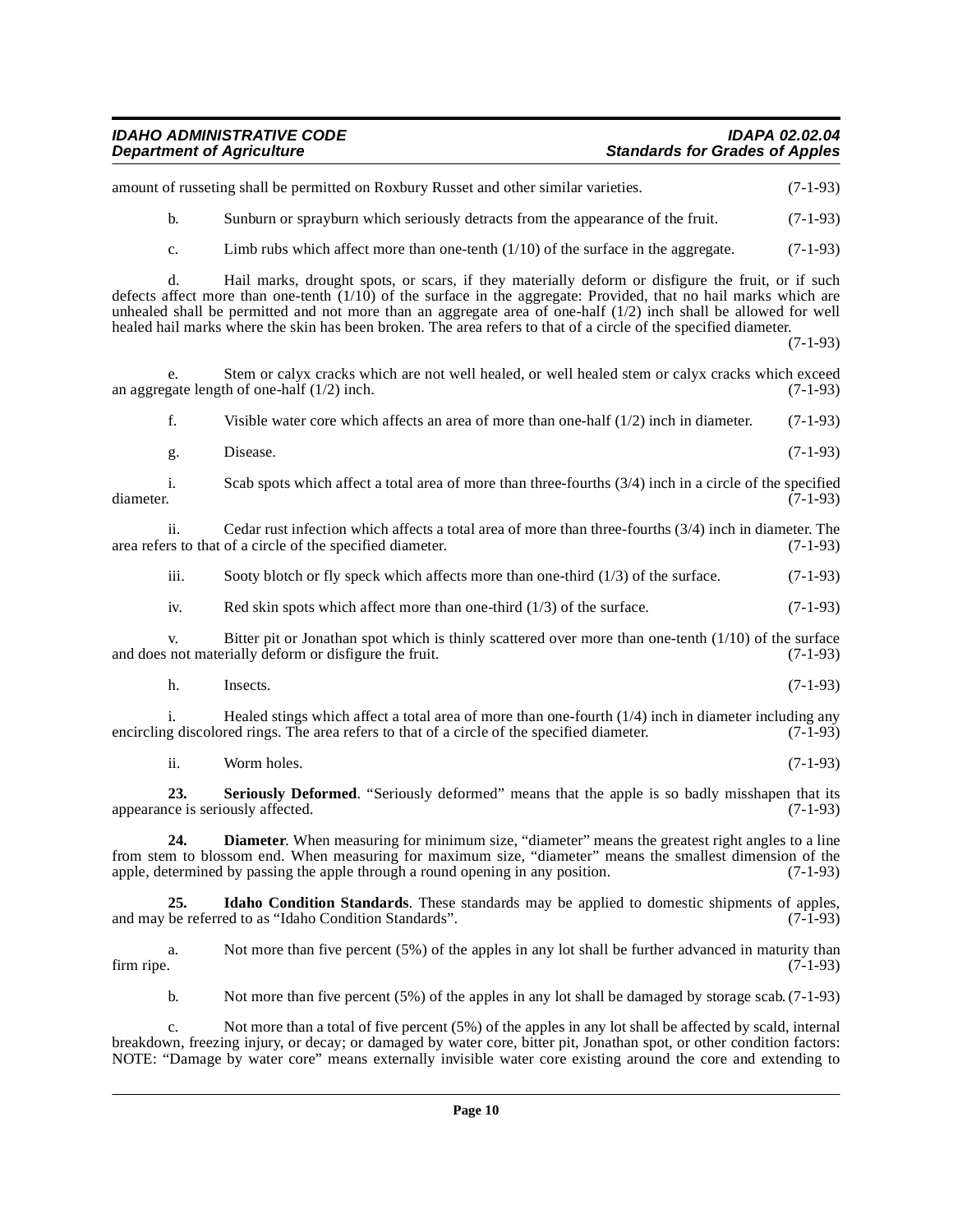### **IDAHO ADMINISTRATIVE CODE IDAPA 02.02.04**

water core in the vascular bundles; or surrounding the vascular bundles when the affected areas surrounding three (3) or more vascular bundles meet or coalesce; or existing in more than slight degree outside the circular area formed by the vascular bundles; or any externally visible water core. Provided, that. (7-1-93)

i. Not more than a total of two percent (2%) shall be allowed for apples affected by decay and soft scald;  $(7-1-93)$ 

ii. Not more than two percent (2%) shall be allowed for apples affected by internal breakdown; and,

(7-1-93)

iii. Not more than two percent (2%) shall be allowed for apples affected by slight scald. (7-1-93)

d. Container packs shall comply with packing requirements specified in Section 13 of the Idaho Standards for Grades of Apples. (7-1-93)

e. Any lot of apples shall be considered as meeting the Idaho Condition Standards if the entire lot averages within the requirements specified: Provided, that no package in any lot shall have more than double the percentages specified, except that for packages which contain ten (10) pounds or less, individual packages in any lot may have not more than three (3) times the tolerance or one (1) apple (whichever is the greater amount).  $(7-1-93)$ 

#### <span id="page-10-0"></span>**011. -- 049. (RESERVED).**

#### <span id="page-10-4"></span><span id="page-10-1"></span>**050. SUMMER APPLES.**

<span id="page-10-2"></span>**01. Definition Of Summer Apples**. Summer apples shall be defined as all apples such as Early McIntosh, Beacon, Tydeman Red, Lodi, Yellow Transparent, and all other similar varieties ripening before Jonathans; excluding Jonathans, Arkansas Black, Spitzenburg, King David, Winesap, Red Sport varieties, Delicious Stayman, Vanderpool, Black Twig, McIntosh and Rome Beauty. Note: Winter Banana variety may also be packed under Summer Grades. (7-1-93)

<span id="page-10-3"></span>**02. Idaho Summer Extra Fancy**. Idaho Summer Extra Fancy shall consist of apples of one (1) variety which are mature, hand-picked, clean, sound, fairly well formed and free from visible watercore, broken skin and from damage caused by insects, disease, mechanical injury or other causes. Each apple shall have the amount of color hereinafter specified for apples in this grade. Caution: To be certified on an Export Form Certificate, all apples must<br>meet U.S. No. 1 grade requirements. meet U.S. No. 1 grade requirements.

a. "Fairly well formed" means that the apple shall have the normal shape one-half (1/2) of the apple may deviate slightly or that the apple may be slightly flattened as by frost injury.  $(7-1-93)$ 

b. "Damage" means any defect which materially affects the appearance or the edible or shipping qualities of the apple.  $(7-1-93)$ 

c. The following shall not be considered damage. (7-1-93)

i. Slight handling bruises or box bruises, such as are incidental to good commercial handling in the ion of a tight pack.  $(7-1-93)$ preparation of a tight pack.

ii. Sunburn or sprayburn when the normal color of the apple is not seriously affected, and there is no blistering or cracking of the skin, and the discolored area blends into the normal coloring of the apple. (7-1-93)

iii. Dark colored limb rubs not to exceed one-half  $(1/2)$  inch in the aggregate area. Limb rubs of a light brown or russet character shall be governed by the definition covering solid russeting. (7-1-93)

iv. Smooth russeting at the stem or calyx end provided that such russeting is not visible for more than  $(1/2)$  inch when the apple is placed with the russet end down on a flat surface.  $(7-1-93)$ one-half  $(1/2)$  inch when the apple is placed with the russet end down on a flat surface.

v. Smooth net-like russeting which does not cover an aggregate area of more than ten percent (10%)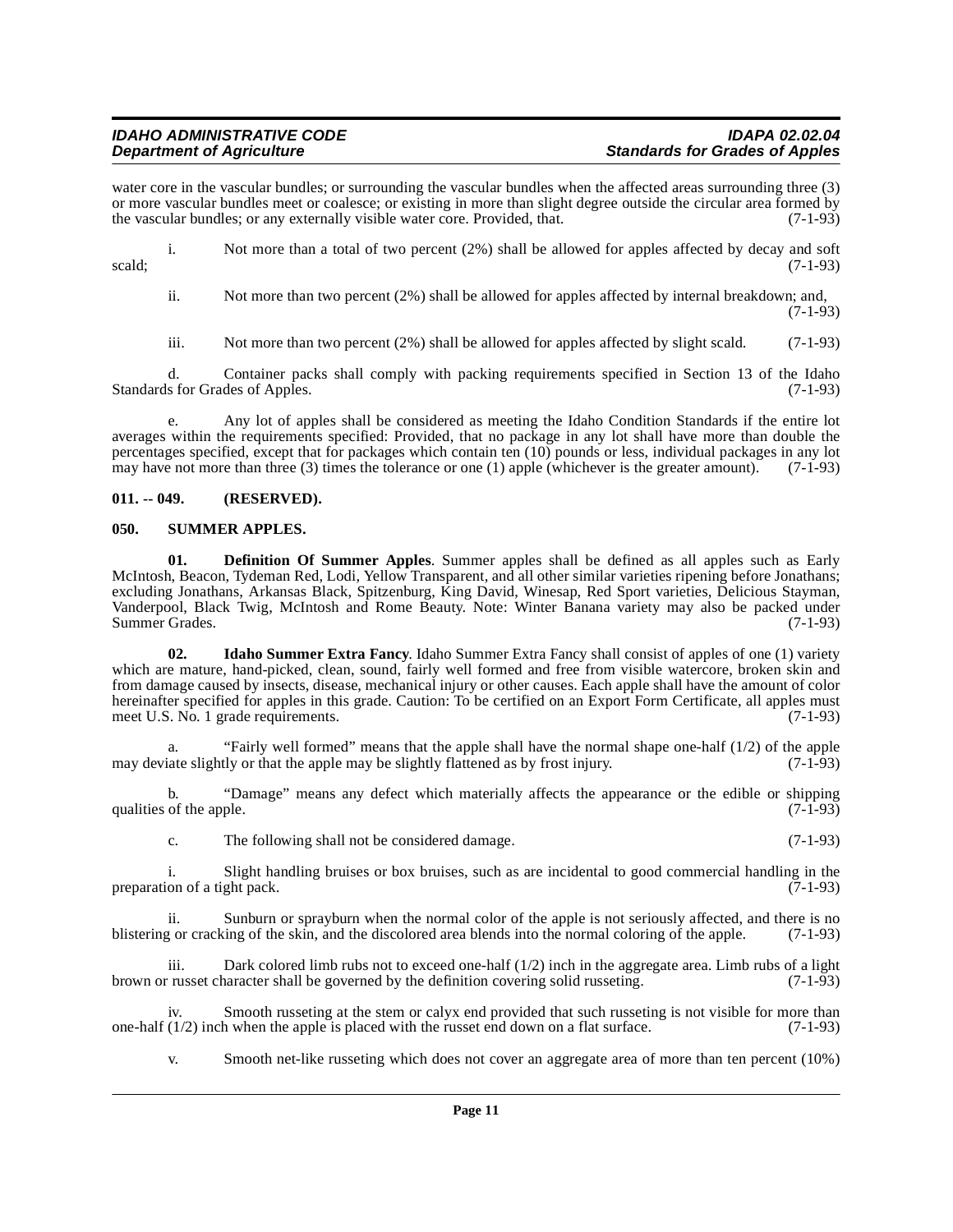### IDAHO ADMINISTRATIVE CODE **IDAHO ADMINISTRATIVE CODE**<br>Department of Agriculture **intervalsion and Standards for Grades of Apples**

of the surface and net-like russeting on the colored portions of the apple which does not materially detract from its appearance shall not be counted in computing the ten percent  $(10\%)$  mentioned above.  $(7-1-93)$ appearance shall not be counted in computing the ten percent  $(10\%)$  mentioned above.

vi. Hail marks, drought spots or other similar depressions or scars where there is no appreciable discoloration, except as later noted, other than russeting, or when any individual indentation does not exceed onefourth  $(1/4)$  inch in diameter or the total area affected does not exceed one-fourth  $(1/4)$  inch in diameter. One discolored unbroken area not to exceed one-eighth  $(1/8)$  inch in diameter shall be allowed.  $(7-1-93)$ discolored unbroken area not to exceed one-eighth  $(1/8)$  inch in diameter shall be allowed.

vii. Scab spots affecting an aggregate area not to exceed three-eighths (3/8)inch in diameter. (7-1-93)

viii. Any healed stings affecting an aggregate area not to exceed three-sixteenths (3/16) inch in diameter. (7-1-93)

<span id="page-11-2"></span>ix. Slight aphis sign on thrip marks which do not roughen or pebble the surface of the apple. (7-1-93)

x. Any defect or defects not listed above which affect the appearance or quality of the apple not more defects listed above. (7-1-93) than the defects listed above.

**04. Quality Of Idaho Summer Fancy Apples**. Idaho Summer Fancy Apples shall consist of apples of one (1) variety which are mature, hand-picked, sound, not badly misshapen and free from visible watercore, serious damage caused by insects, disease, mechanical injuries or other causes, and free from soft bruises or broken skin (except that apples may have skin punctures not exceeding one-fourth  $(1/4)$  inch diameter). (7-1-93) (except that apples may have skin punctures not exceeding one-fourth  $(1/4)$  inch diameter).

<span id="page-11-1"></span>**05. Punctured Apples**. CAUTION: Punctured apples do not meet the requirements of the Export Apple and Pear Act and cannot be certified on an export certificate. Each apple shall have the amount of color hereinafter specified for apples of this grade. (7-1-93) hereinafter specified for apples of this grade.

<span id="page-11-0"></span>**06. Not Badly Misshapen**. "Not badly misshapen" means that the apple may be more irregularly misshapen than defined above, but shall not be deformed to the extent of materially affecting its utility or general appearance. (7-1-93) appearance. (7-1-93)

**07. Serious Damage**. "Serious damage" means any injury or defect or a combination thereof which seriously detracts from the appearance of the apple. The following shall not be considered serious damage: (7-1-93)

<span id="page-11-3"></span>a. Sunburn or sprayburn which does not seriously detract from the appearance of the apple. (7-1-93)

b. Limb rubs affecting an aggregate area not to exceed three-fourths (3/4) inch. (7-1-93)

c. Smooth solid russeting affecting an area of not more than one-half (1/2) the surface in the aggregate, including russeting of the stem basin, or bark-like russeting which does not seriously detract from the appearance of the apple. (7-1-93)

d. Growth cracks when no crack exceeds one-half  $(1/2)$  inch in length.  $(7-1-93)$ 

e. Hail marks, drought spots or other similar depressions that do not exceed an aggregate area of ten percent (10%) of the surface. Slight injury means that no individual area may exceed three-fourths (3/4) inch in diameter of discolored area. The discolored area may be a light brown or black or may be a russeted area, and the skin may or may not be broken; if broken, the area shall be well healed. (7-1-93)

f. Scab spots affecting an aggregate area not to exceed three-fourths (3/4) inch. (7-1-93)

g. Not to exceed two (2) stings, each having an encircling hard ring or slight depression, providing no sting exceeds one-eighth  $(1/8)$  inch in diameter, exclusive of any encircling ring.  $(7-1-93)$ 

h. Aphis pebbling or thrip marks not seriously affecting the appearance of the apple. (7-1-93)

i. Any defect or defects not listed above which does not affect the appearance of the apple more than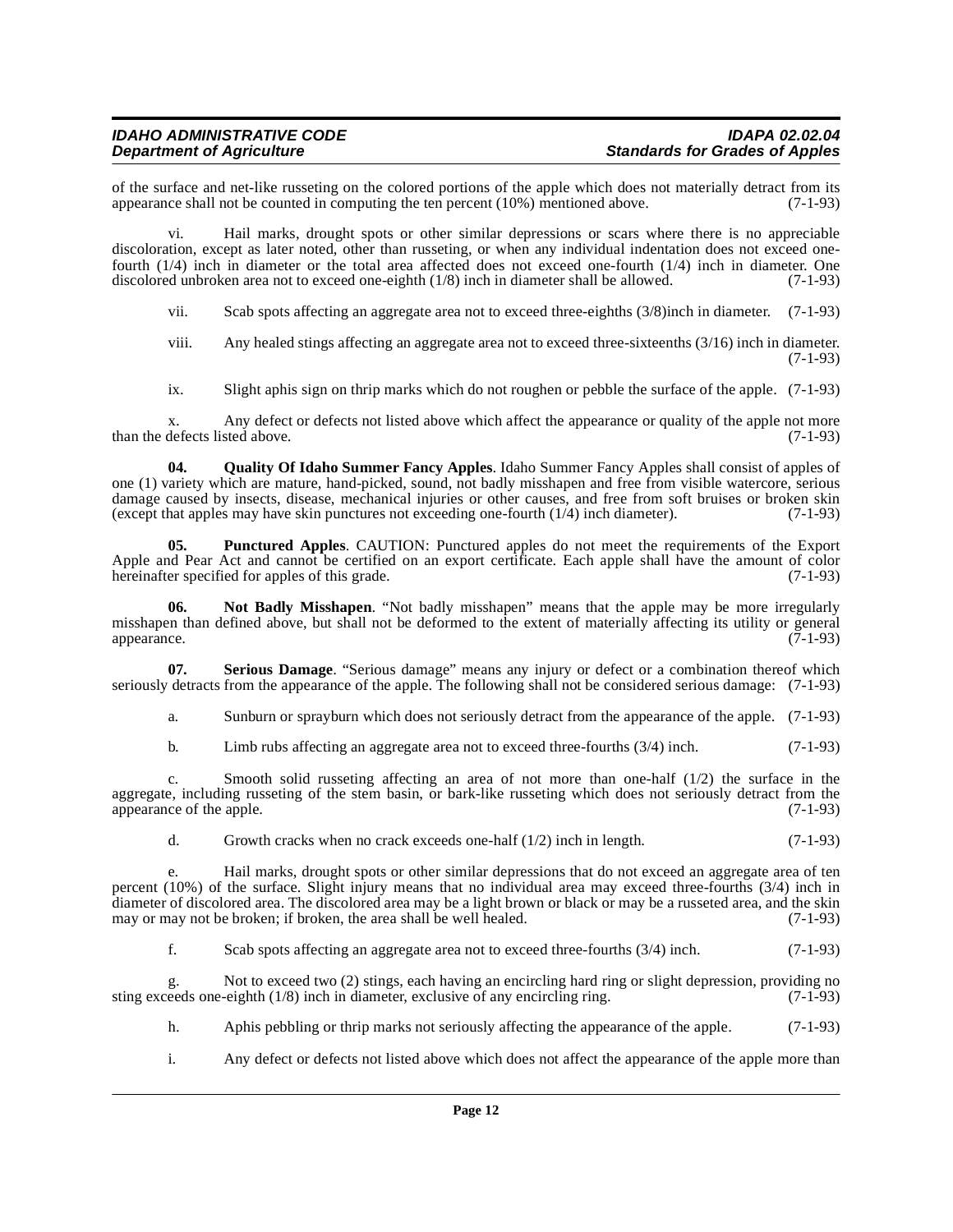### **IDAHO ADMINISTRATIVE CODE**<br>Department of Agriculture in the intervals of the standards for Grades of Apples

the defects listed above. (7-1-93)

**08. Color Requirements For Summer Apples**. For the Idaho Summer Apple Grades, the color percentage listed below refers to color of blush, shades of red, or stripes of red characteristic of the variety. (7-1-93)

<span id="page-12-4"></span>a. Characteristic Table.

<span id="page-12-3"></span>

|                             | <b>Extra Fancy</b> | Fancy |
|-----------------------------|--------------------|-------|
| Early McIntosh              | 33 1/3%            | 15%   |
| Beacon                      | 33 1/3%            | 15%   |
| Tydeman Red                 | 33 1/3%            | 15%   |
| Other Similar Red Varieties | 33 1/3%            | 15%   |

(7-1-93)

| b.   | In the following varieties, no color required in Extra Fancy or Fancy. | $(7-1-93)$ |
|------|------------------------------------------------------------------------|------------|
| i.   | Yellow Transparent.                                                    | $(7-1-93)$ |
| ii.  | Lodi.                                                                  | $(7-1-93)$ |
| iii. | Other Similar Varieties.                                               | $(7-1-93)$ |

<span id="page-12-5"></span>**09. Combination Idaho Extra Fancy And Fancy**. In Summer Apple Grades, when Extra Fancy and Fancy are packed together, the boxes may be marked "Combination Idaho Summer Extra Fancy and Fancy". The package must contain at least fifty percent (50%) of the Extra Fancy Grade. (7-1-93) package must contain at least fifty percent  $(50%)$  of the Extra Fancy Grade.

a. Well filled tray packs, Summer Apples, Defined: Tray packs shall be well filled. To be well filled, a container must have not less than thirty-six (36) pounds net weight of apples. (7-1-93) tray pack container must have not less than thirty-six (36) pounds net weight of apples.

#### <span id="page-12-0"></span>**051. -- 099. (RESERVED).**

#### <span id="page-12-6"></span><span id="page-12-1"></span>**100. GENERAL APPLICABILITY OF RULES.**

For any rule such as tolerances not specifically mentioned above, the general rules of Idaho State Standards for Apples shall apply. (7-1-93)

<span id="page-12-2"></span>**101. -- 999. (RESERVED).**